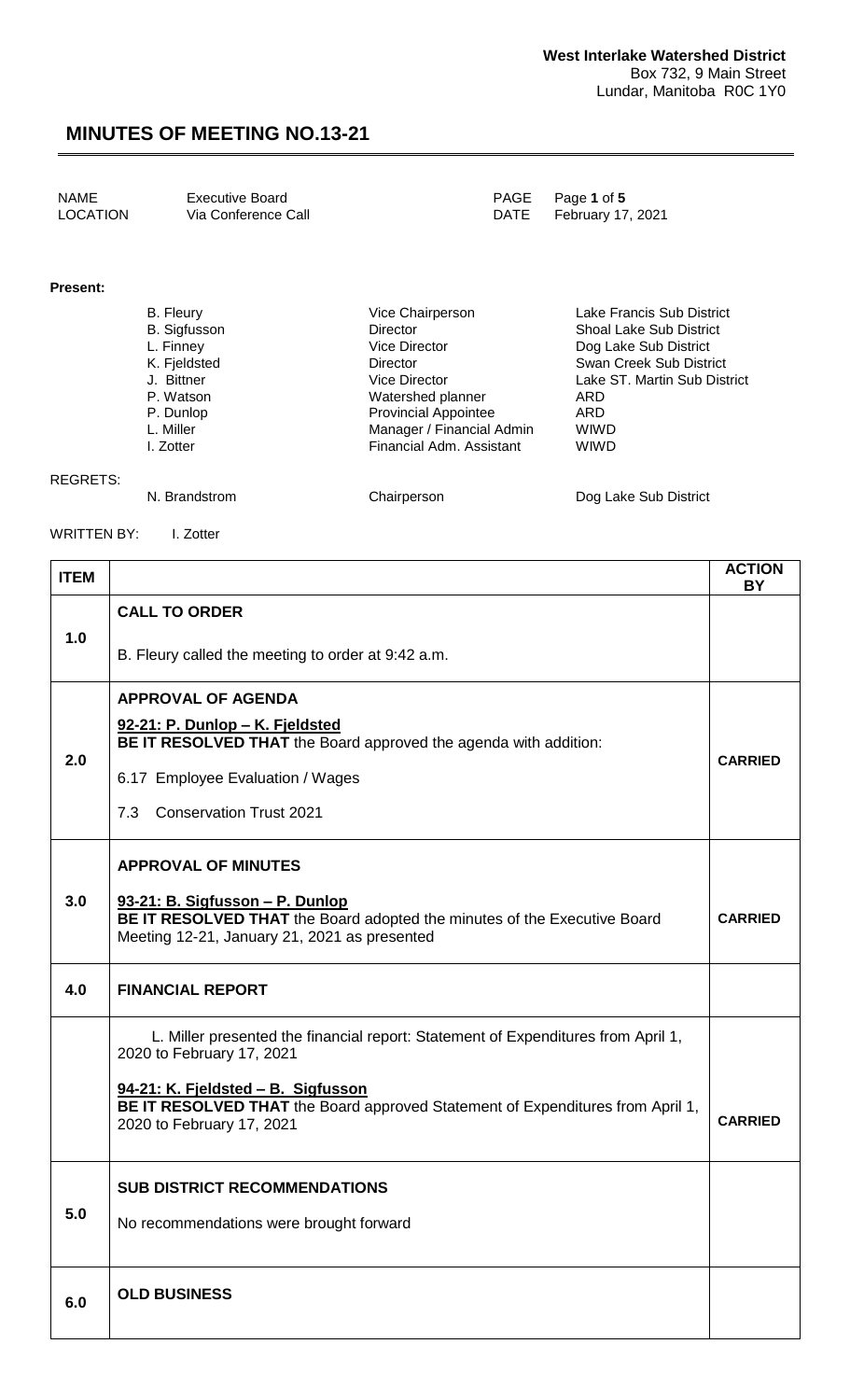| <b>NAME</b><br><b>LOCATION</b> | <b>Executive Board</b><br>Via Conference Call                                                                                                                                                                                                   | PAGE<br>DATE | Page 2 of 5<br>February 17, 2021 |  |
|--------------------------------|-------------------------------------------------------------------------------------------------------------------------------------------------------------------------------------------------------------------------------------------------|--------------|----------------------------------|--|
| 6.1                            | <b>Integrated Watershed Management plan (IWMP)</b><br>Public Meetings are postponed indefinitely due to COVID-19.<br>Project Management Team meeting is postponed until further notice.                                                         |              |                                  |  |
| 6.2                            | <b>Northwest Interlake IWMP</b><br>Terms of References for the Board's review are not available at this time.                                                                                                                                   |              |                                  |  |
| 6.3                            | <b>Siglunes Project</b><br>The legal matter of the WIWD taking ownership, administration and maintenance from<br>Ducks Unlimited (DU) over the Dike on Siglunes Creek postponed until spring.                                                   |              |                                  |  |
| 6.4                            | <b>Policy</b><br>The development of new Policies is on hold, until the Board is able to hold a meeting in<br>person.                                                                                                                            |              |                                  |  |
| 6.5                            | <b>Conservation Trust Fund / Cover Crops</b><br>Report will be submitted at the end of March 2021                                                                                                                                               |              |                                  |  |
| 6.6                            | <b>GRowing Outcomes in Watershed (GROW)</b><br>Template of the Agreement between WIWD and local producer has been received. Staff<br>to prepare Agreement and Schedules to be signed with producers.                                            |              |                                  |  |
| 6.7                            | <b>Winter Watering System Applications</b><br>Two (2) Winter Off Site Watering System projects are in progress.                                                                                                                                 |              |                                  |  |
| 6.8                            | Tree Program 2020/2021<br>Invoice for trees has been paid. Distribution will begin in May 2021                                                                                                                                                  |              |                                  |  |
| 6.9                            | <b>Oak Hammock Marsh Wetland Ecovan</b><br>The Board presented with schedule. Woodlands school declined presentations. ECAL<br>requested presentations in person. Two more schools are scheduled for April and May<br>2021.                     |              |                                  |  |
| 6.10                           | <b>Irrigation Plow</b><br>The Board reviewed and discussed presented application. Additional form must be<br>developed which will be signed by the producer at the time of pick-up, confirming that<br>the plow was received in good condition. |              |                                  |  |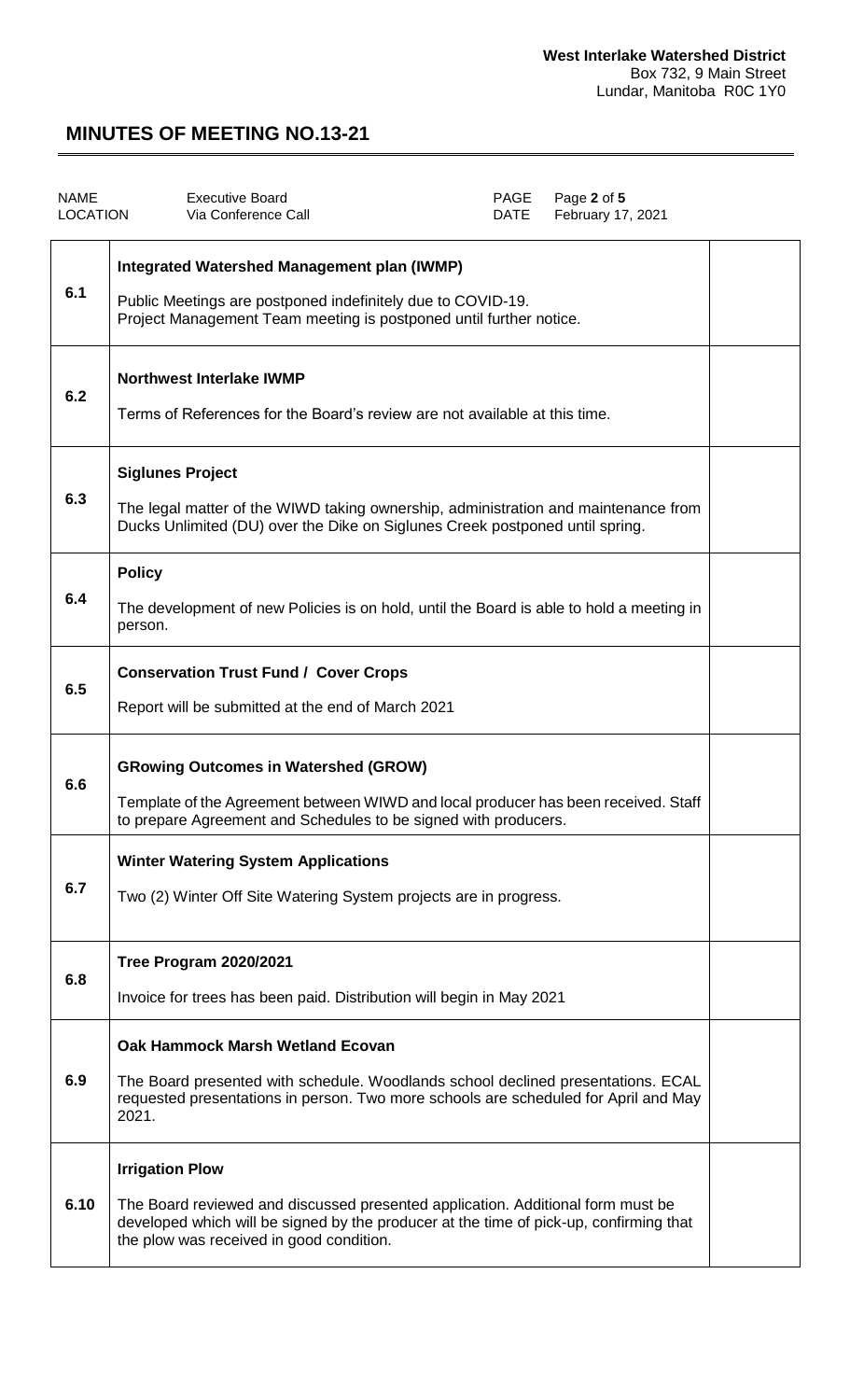| <b>NAME</b><br><b>LOCATION</b> | <b>Executive Board</b><br>Via Conference Call                                                                                                                                                                                                                                                                                                                                                                                                                                                                                                                                                                            | PAGE<br>DATE | Page 3 of 5<br>February 17, 2021 |                |
|--------------------------------|--------------------------------------------------------------------------------------------------------------------------------------------------------------------------------------------------------------------------------------------------------------------------------------------------------------------------------------------------------------------------------------------------------------------------------------------------------------------------------------------------------------------------------------------------------------------------------------------------------------------------|--------------|----------------------------------|----------------|
| 6.11                           | Eco Canada / Casual Employee<br>The WIWD received a wage subsidy for internship for two positions: Environmental<br>Specialist and GIS Specialist. Two new staff members are hired until March 31, 2021.<br>Subsidy will be received at the end of term.                                                                                                                                                                                                                                                                                                                                                                 |              |                                  |                |
| 6.12                           | <b>GROW Trust</b><br>GROW proposal for 2021-2023 is in the process of development, due date to submit<br>application is February 19, 2021. Requested amount will be over \$300,000.00                                                                                                                                                                                                                                                                                                                                                                                                                                    |              |                                  |                |
| 6.13                           | Ag Action Program / Environmental Farm Plan (EFP)<br>Application for the Ag Action Program approved, \$81,550.00 awarded for the Riparian<br>Area Restoration and Enhancement Projects. The Agreement is signed by the WIWD<br>and the Province of Manitoba.<br>EFP must be completed before funds can be released. EFP workshops will be<br>provided to producers via online.                                                                                                                                                                                                                                           |              |                                  |                |
| 6.14                           | <b>Konica Minolta</b><br>After the purchase of the Bizhub C284, the WIWD still has a maintenance contract in<br>force with the Bridgeport Office Solution. In order to terminate the contract, the WIWD<br>must give 30 day notice to the Bridgeport Office Solution, and to cover "termination<br>damage charge".<br>Staff submitted notice to terminate the contract, and requested the disclosure of<br>termination charges from Bridgeport Office Solution. Termination damage charges are<br>equal to cost of newly received toners.<br>Contract is terminated as of February 12, 2021, last invoice has been paid. |              |                                  |                |
| 6.15                           | <b>Promotional Items</b><br>Order for four (4) jackets for the staff, and one hundred (100) hats with WIWD Logo<br>has been placed.                                                                                                                                                                                                                                                                                                                                                                                                                                                                                      |              |                                  |                |
| 6.16                           | <b>Advertising</b><br>Flyer for the GROW Program has been developed and presented to the Board. Staff<br>to explore ways to distribute the flyer to businesses, such as CO-OP, seed<br>companies, local businesses.                                                                                                                                                                                                                                                                                                                                                                                                      |              |                                  |                |
| 6.17                           | <b>Employee Evaluation / Wages</b><br>The board completed Employee Evaluation for L. Miller and I. Zotter. Records are on<br>file.                                                                                                                                                                                                                                                                                                                                                                                                                                                                                       |              |                                  |                |
|                                | 95-21: P. Dunlop - B. Sigfusson<br>BE IT RESOLVED THAT the Board approves a one-time retroactive payment of \$<br>2,500.00 for the District Manager and Administrative Assistant each for fiscal year<br>2020-2021 based on the results of the employee reviews held on February 17, 2021.                                                                                                                                                                                                                                                                                                                               |              |                                  | <b>CARRIED</b> |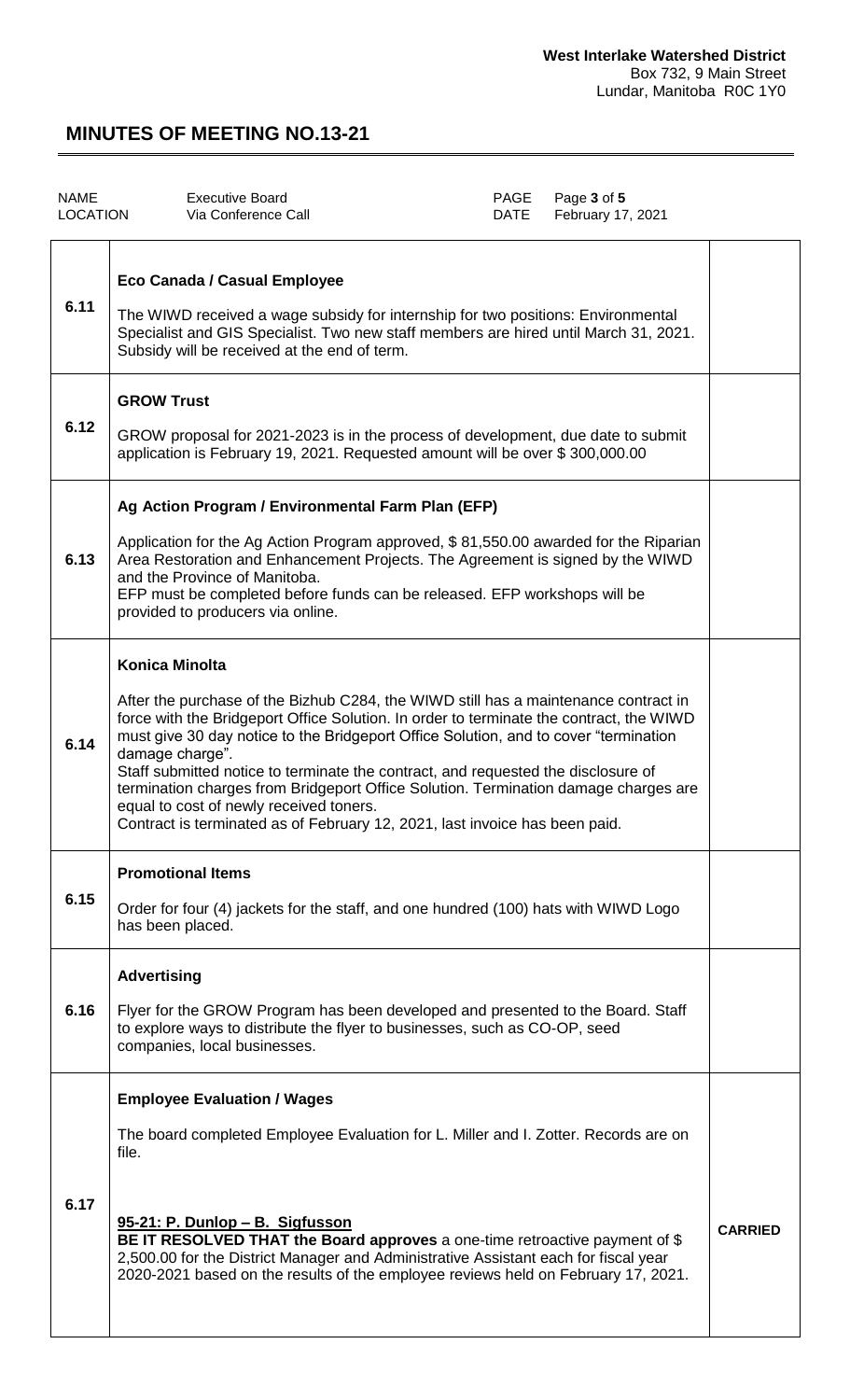| <b>NAME</b><br><b>LOCATION</b> | <b>Executive Board</b><br>Via Conference Call                                                                                                                                                                                                                                                                                                                                                                                                                                                                                                                                                                                                                                                                                                                                                                                                                                                                                                                                                                   | PAGE<br><b>DATE</b> | Page 4 of 5<br>February 17, 2021 |                |
|--------------------------------|-----------------------------------------------------------------------------------------------------------------------------------------------------------------------------------------------------------------------------------------------------------------------------------------------------------------------------------------------------------------------------------------------------------------------------------------------------------------------------------------------------------------------------------------------------------------------------------------------------------------------------------------------------------------------------------------------------------------------------------------------------------------------------------------------------------------------------------------------------------------------------------------------------------------------------------------------------------------------------------------------------------------|---------------------|----------------------------------|----------------|
| 7.0                            | <b>NEW BUSINESS</b>                                                                                                                                                                                                                                                                                                                                                                                                                                                                                                                                                                                                                                                                                                                                                                                                                                                                                                                                                                                             |                     |                                  |                |
| 7.1                            | 2021-2022 Budget<br>The Board presented with an application form for the partial and full chlorination<br>services under Well Water Protection Program for 2021-2022. Executive directors<br>discussed the options and accepted presented Application Form.<br>The Board reviewed price list on water testing by the Horizon Laboratory. Horizon Lab<br>is offering to the WIWD a special price on Advanced Drinking Water Quality test<br>(Mi2HL) at \$120.00 Throughout the discussion the Board decided to cover the cost of<br>water test for Coliform & E.coli (in addition to Subsidy Program) for 100% and to<br>subsidize the cost of Mi2HL test at 75%. Residents must submit a request form to the<br>WIWD prior Water Testing Days to be qualify for the subsidy.<br>96-21: B. Sigfusson - J. Bittner<br>BE IT RESOLVED THAT the Board approves to cover the cost of water test for<br>Coliform & E.coli (in addition to Subsidy Program) at 100% and to subsidize the cost<br>of Mi2HL test at 75%. |                     |                                  | <b>CARRIED</b> |
| 7.2.                           | <b>Green Team and Canada Summer Job</b><br>The WIWD submitted applications for the wage subsidy programs to Green Team and<br>Canada Summer Job funding, requesting 21 weeks and 23 weeks respectively.                                                                                                                                                                                                                                                                                                                                                                                                                                                                                                                                                                                                                                                                                                                                                                                                         |                     |                                  |                |
| 7.3                            | <b>Conservation Trust 2021</b><br>The WIWD is submitting an application to Conservation Trust for soil health<br>improvements and requesting \$100,000.00                                                                                                                                                                                                                                                                                                                                                                                                                                                                                                                                                                                                                                                                                                                                                                                                                                                       |                     |                                  |                |
| 8.0                            | <b>REPORTS</b>                                                                                                                                                                                                                                                                                                                                                                                                                                                                                                                                                                                                                                                                                                                                                                                                                                                                                                                                                                                                  |                     |                                  |                |
| 8.1                            | Chairperson<br>N/A                                                                                                                                                                                                                                                                                                                                                                                                                                                                                                                                                                                                                                                                                                                                                                                                                                                                                                                                                                                              |                     |                                  |                |
| 8.2                            | <b>MAW Rep Report</b><br>P. Dunlop presented verbal update.                                                                                                                                                                                                                                                                                                                                                                                                                                                                                                                                                                                                                                                                                                                                                                                                                                                                                                                                                     |                     |                                  |                |
| 8.3                            | <b>Manager Report</b><br>Brief verbal update                                                                                                                                                                                                                                                                                                                                                                                                                                                                                                                                                                                                                                                                                                                                                                                                                                                                                                                                                                    |                     |                                  |                |
| 8.4                            | <b>Watershed Planner Report</b><br>Brief verbal update                                                                                                                                                                                                                                                                                                                                                                                                                                                                                                                                                                                                                                                                                                                                                                                                                                                                                                                                                          |                     |                                  |                |
| 9.0                            | <b>IN CAMERA DISCUSSION</b><br>N/A                                                                                                                                                                                                                                                                                                                                                                                                                                                                                                                                                                                                                                                                                                                                                                                                                                                                                                                                                                              |                     |                                  |                |
| 10.0                           | <b>CORRESPONDENCE</b><br>Correspondents will be presented at next Executive Meeting                                                                                                                                                                                                                                                                                                                                                                                                                                                                                                                                                                                                                                                                                                                                                                                                                                                                                                                             |                     |                                  |                |
|                                | <b>NEXT MEETING:</b>                                                                                                                                                                                                                                                                                                                                                                                                                                                                                                                                                                                                                                                                                                                                                                                                                                                                                                                                                                                            |                     |                                  |                |
| 11.0                           | March 18, 2021                                                                                                                                                                                                                                                                                                                                                                                                                                                                                                                                                                                                                                                                                                                                                                                                                                                                                                                                                                                                  |                     |                                  |                |

**9:00 A.M. To be determined**